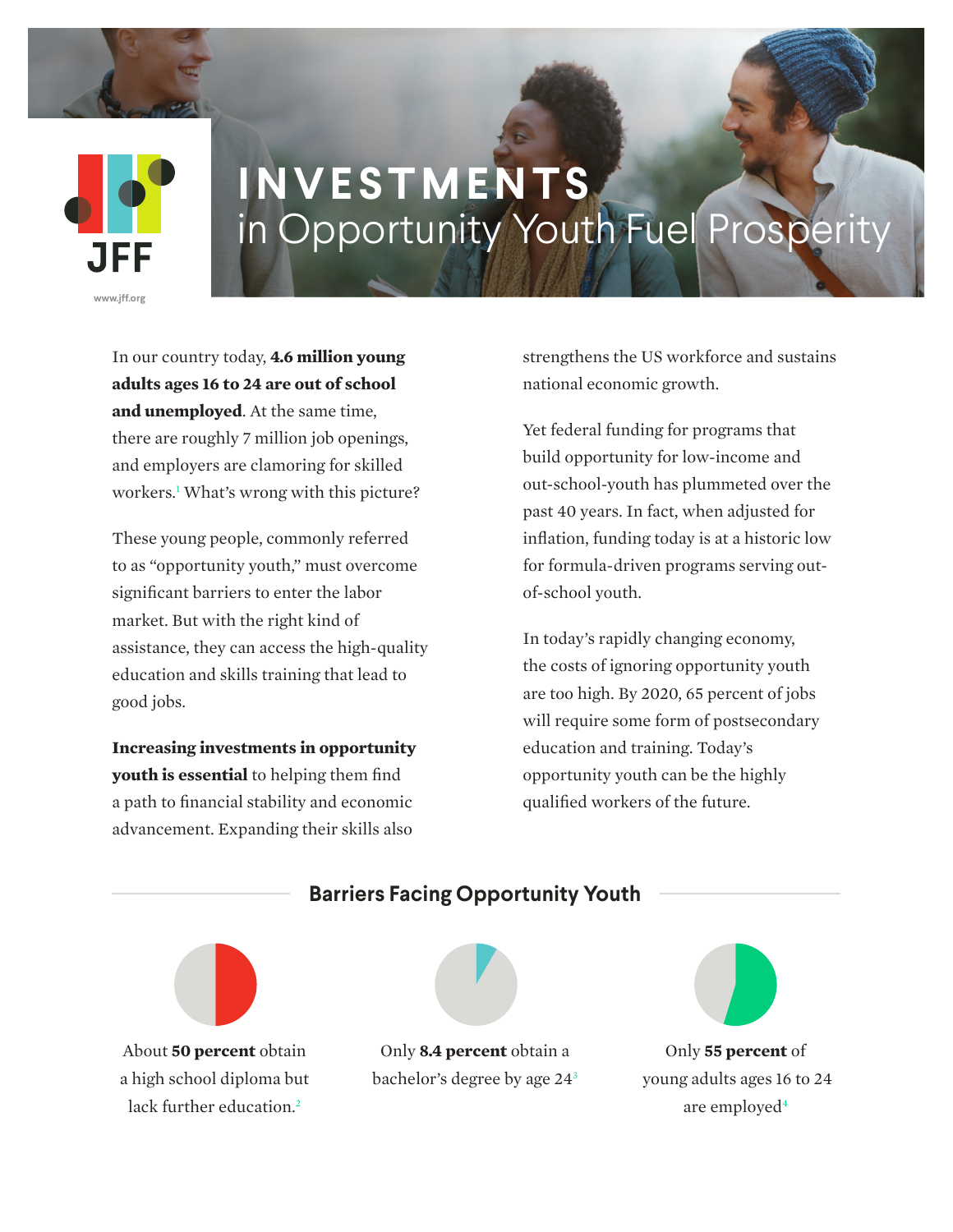## INVESTING IN OPPORTUNITY YOUTH **YIELDS CRITICAL ECONOMIC GAINS**

Taxpayers save and communities thrive when opportunity youth make strong connections to education and work. 5

Personal costs to opportunity youth are also high. People who lack steady employment by age 25 will earn 44 percent less over their lifetimes than their peers with full-time work.<sup>6</sup> They have a higher chance of being overlooked by employers if they finished high school but did not pursue postsecondary education or training.<sup>7</sup>

## **Opportunity youth are assets to our nation. They...**<sup>8</sup>

...are optimistic and hopeful of achieving their goals.

...accept responsibility for the future and understand that a good education and job will lead them toward economic prosperity, but they need help accessing high-quality programs.

...want to improve the lives of others by helping their peers get connected to high-quality education and job training opportunities.

KEY FACTORS

## **What Percentage of Young People in the US are Disconnected From School & Work?**

Source: http://www.measureofamerica.org/DYinteractive/



#### **Key Facts**

- Disconnected females are nearly **4x more likely to be young mothers** than connected females.
- Disconnected youth are **more likely to live in poverty** than their peers (35.3% compared to 18.9%).
- Disconnected youth are **twice as likely to have no education beyond a high school diploma** than connected youth (50% vs 26.8%).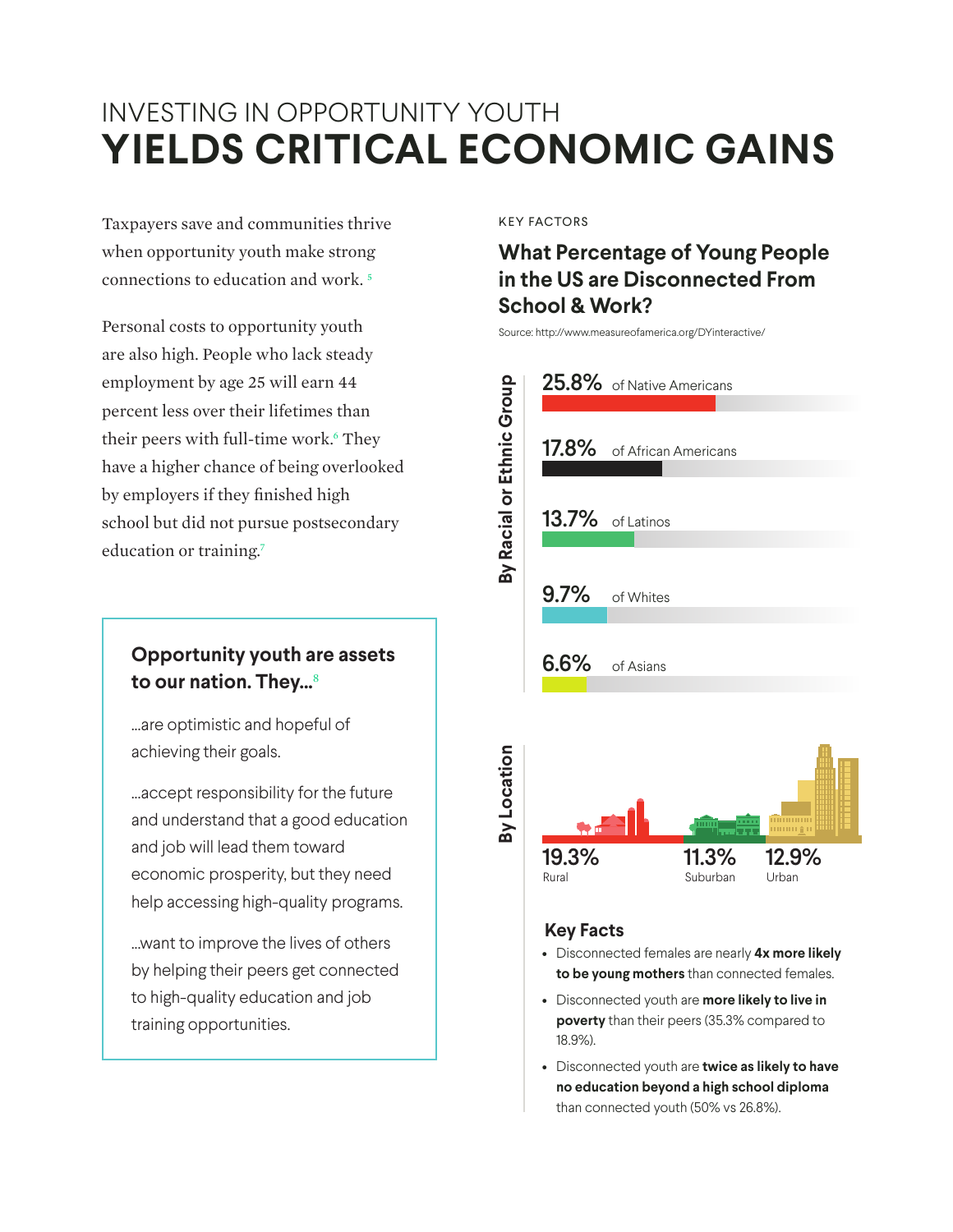## **FEDERAL INVESTMENT IN OPPORTUNITY YOUTH**



The US government has long invested in education, job training, counseling, employment, and community service programs that help low-income, disconnected youth. But the funding has declined precipitously, often in unpredictable ways since its peak in the late 1970's (see graph above).

In fact, only 7.3 percent of the 4.6 million opportunity youth across the country are served by federally funded programs.<sup>10</sup> Between 2012 and 2016, the number served dropped from 440,000 to approximately 340,000. $\textsuperscript{11}$ 

Adding to the financial stress, the Trump administration's federal budget proposal for Fiscal Year 2019 seeks additional deep cuts to these critical programs. Fortunately, Congress to date has rejected the cuts and has even provided slight increases. But the total funding remains inadequate.

**To serve just one-fourth of the opportunity youth population—or 1 million young people—Congress would need to invest \$4.3**  **billion over current funding levels for youth programming.**12 While significant, even this level of funding would not fully meet the needs of the population.

Today's major federal programs serving opportunity youth are authorized under the Workforce Innovation and Opportunity Act (WIOA), administered by the US Department of Labor. WIOA's youth formula grant program focuses 75 percent of its resources on out-of-school youth, providing tutoring, dropout recovery, paid and unpaid work experience, occupational skills training, and support services. 13 The WIOA formula grant is the only major source of funding for low-income, disconnected youth in many local areas, as Job Corps and YouthBuild are national programs and available in a limited number of communities. The chart above shows how funding for youth programs (not including Job Corps) has plummeted since the late 1970s.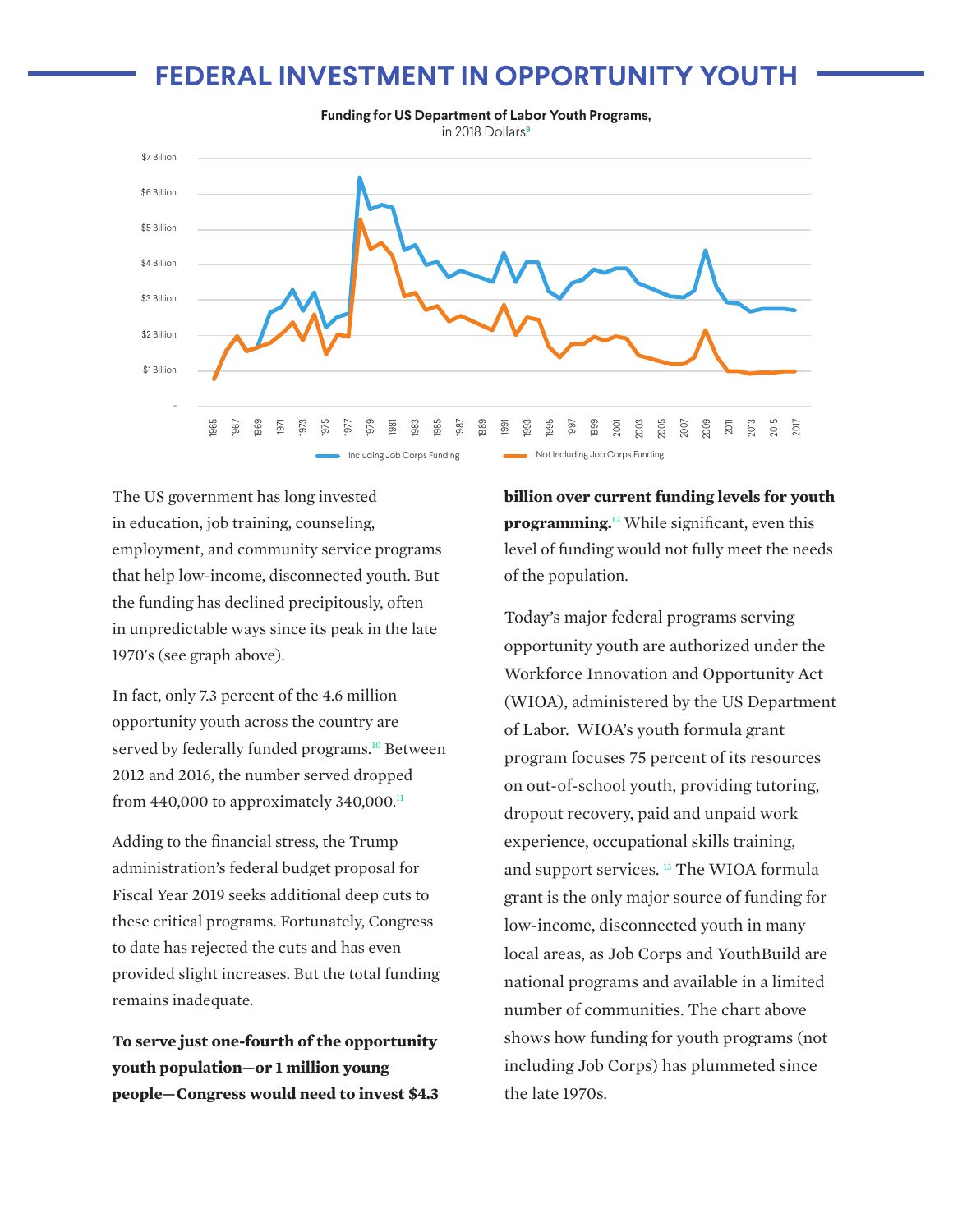# WORKING TOWARD **A SOLUTION**

**The nation needs bold and scalable solutions to harness the enormous untapped talent and potential of all Americans, especially our young people.**

It is vital that individuals who are most in need have access to the full range of services and jobs that ensure economic mobility, according to *A Bridge to Reconnection: A Plan for Reconnecting One Million Opportunity Youth Each Year Through Federal Funding Streams*. The report, written in collaboration with JFF, The Forum for Youth Investment, and YouthBuild USA, found that successful programs serving opportunity youth are typically full-time, comprehensive programs that include education, job training, counseling, personal supports, mentoring, leadership development opportunities, pathways to college and career, service- and work-based learning opportunities, and peer group activities.

Policymakers must recognize that federal policy changes and funding decisions significantly affect the lives of our nation's future workforce. While there is no one solution to connecting disenfranchised youth, the above characteristics of successful programs are key to connecting opportunity youth and meeting the current and future needs of the labor market. It is critical that we continue making these investments.

#### QUICK CHECKLIST

### **Successful Programs Serving Opportunity Youth Tend To:**

- Ͻ Be full-time and comprehensive
- Ͻ Include education
- Ͻ Provide job training and work-based learning
- Ͻ Feature career counseling
- Ͻ Offer personal supports and mentoring
- Ͻ Give opportunity for leadership development
- Ͻ Communicate clear pathways to college and career
- Ͻ Facilitate peer group activities